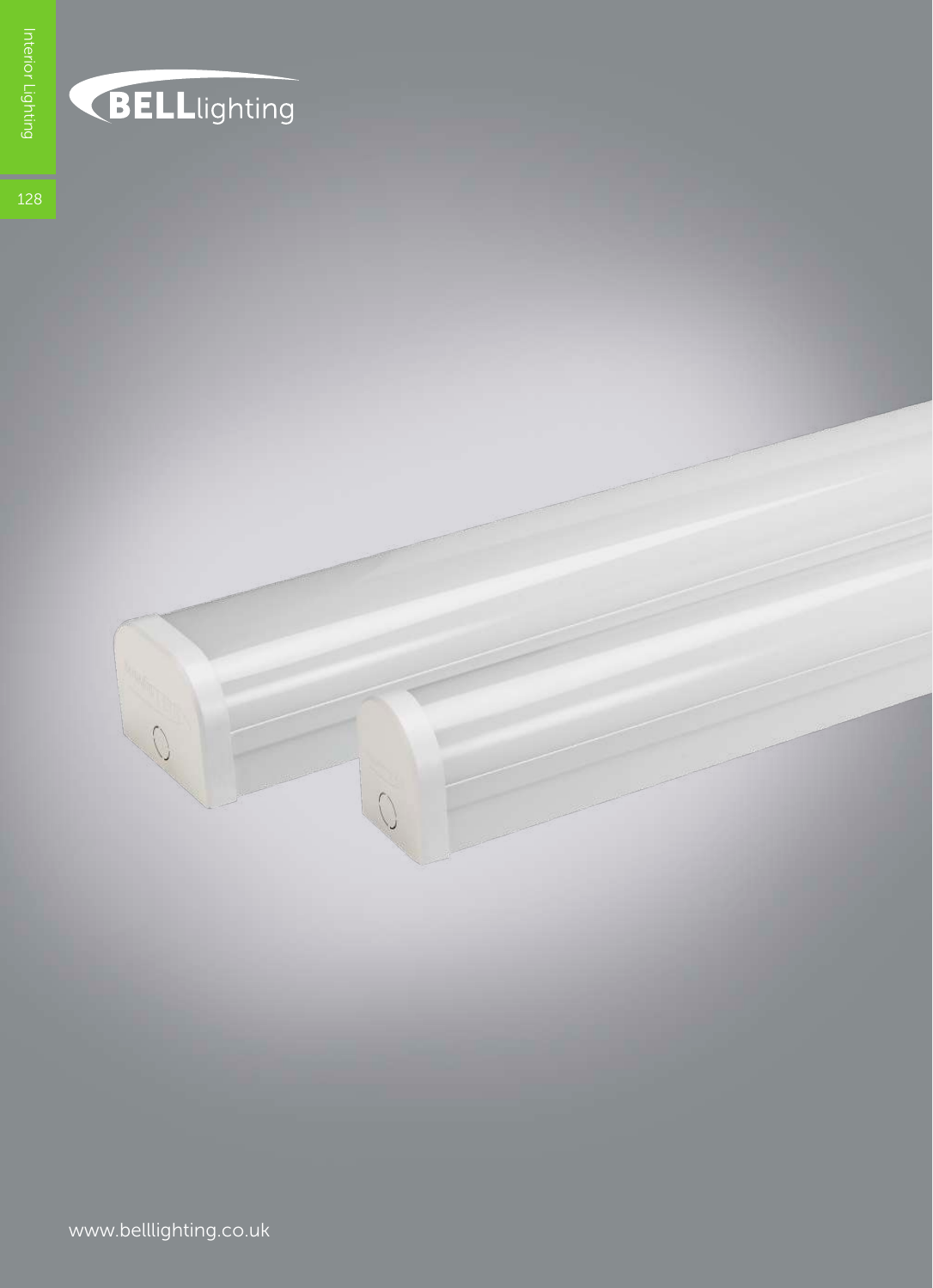# **Ultra**

## LED Integrated Batten

The Ultra Batten is a versatile general-purpose luminaire. With a sleek look, this Ultra Batten is an ideal candidate for office, classroom and corridor installations. Offered in 4, 5 & 6ft lengths, and boasting a 7 year guarantee with a 2 year on site warranty.

- The ideal replacement for Single/Twin Fluorescent T8 and T5 Fixtures
- Special high light transmission frosted polycarbonate diffuser for smooth uniform lighting
- Perfect for all commercial environments
- Tool-free termination
- Integrated controls
- Shatterproof
- Suitable for BESA Box mounting
- 8M detection range on corridor dim option (2.6m mounting height)
- 147 Lm/W



LMR80: Maximum 20% of lumen depreciation over rated hours. B10: Maximum 10% of fittings failure rate over rated hours



| Model | A                | B      | C (From Centre)       | D    |
|-------|------------------|--------|-----------------------|------|
| 20W   | 69mm             | 1230mm | 290mm / 170mm / 320mm | 82mm |
| 40W   | 109mm            | 1230mm | 290mm / 170mm / 320mm | 82mm |
| 30W   | 69 <sub>mm</sub> | 1530mm | 290mm / 170mm / 320mm | 82mm |
| 60W   | 109mm            | 1530mm | 290mm / 170mm / 320mm | 82mm |
| 50W   | 69 <sub>mm</sub> | 1795mm | 415mm / 170mm / 320mm | 82mm |
| 80W   | 109mm            | 1795mm | 415mm / 170mm / 320mm | 82mm |

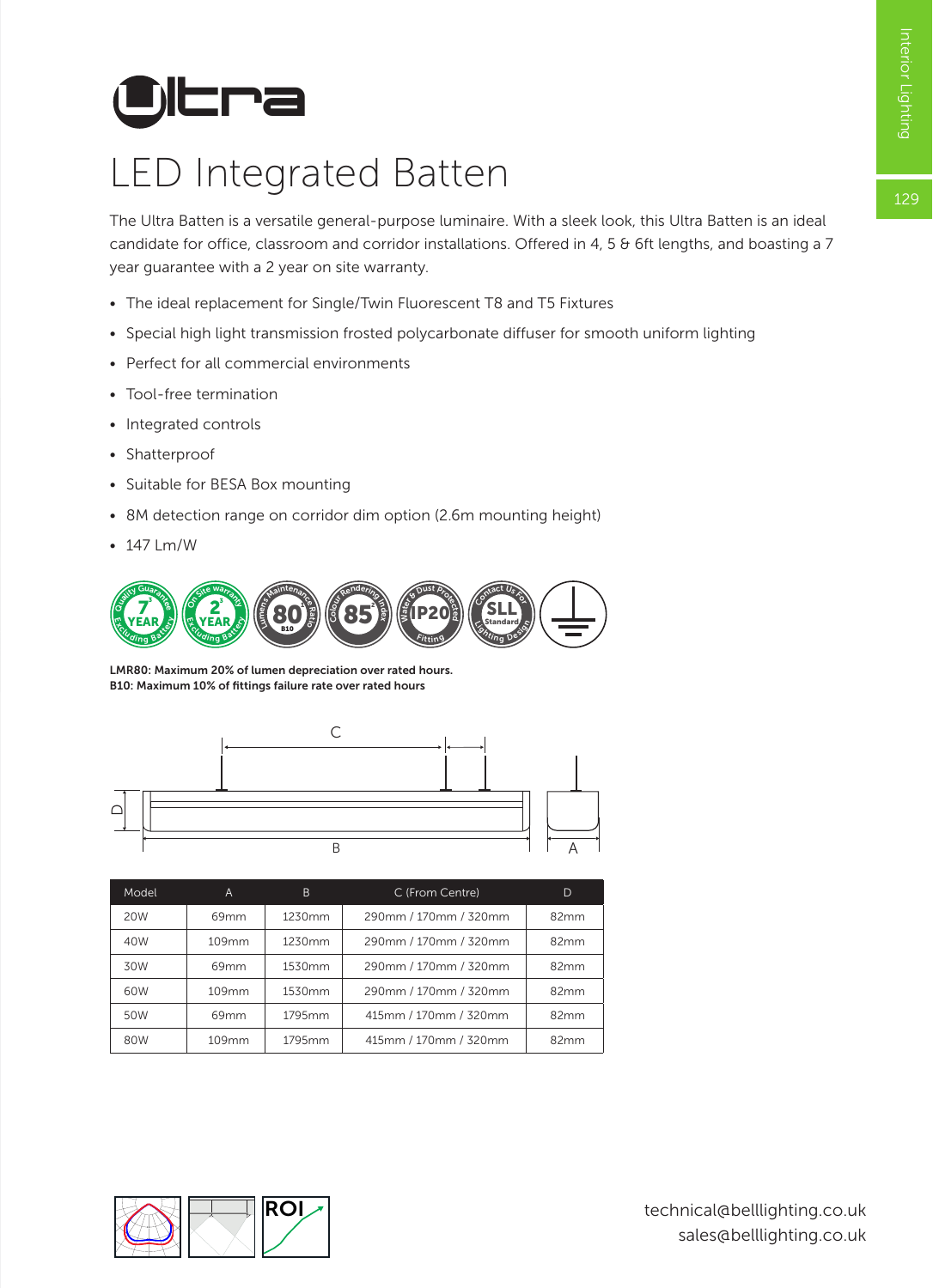

## LED Integrated Batten

### Technical Specification

| Technical Specification            |                                                              |  |  |  |
|------------------------------------|--------------------------------------------------------------|--|--|--|
| Construction                       | Steel Body, Polycarbonate lens                               |  |  |  |
| Driver                             | <b>BELL</b>                                                  |  |  |  |
| LED Chip                           | Samsung                                                      |  |  |  |
| IP Rating                          | IP20                                                         |  |  |  |
| Operating Temp                     | -30°C to +35°C / Emergency version minimum temperature -5°C  |  |  |  |
| Input Voltage                      | $220 - 240V$                                                 |  |  |  |
| Power Factor                       | > 0.9                                                        |  |  |  |
| <b>CRI</b>                         | 85 - Exceeds EU standard of Ra 80 for Colour Rendering Index |  |  |  |
| <b>LMR</b>                         | 80 - Exceeds EU standard of 70 for Lumens Maintenance Ratio  |  |  |  |
| L1A / L1B / L2A / L2B<br>Compliant | Yes                                                          |  |  |  |



With sufficient natural light, the fitting does not switch on when presence is detected.



When the room is empty, light dims to stand-by level (10% / 20% / 30%) after the hold-time.



With insufficient natural light, the sensor switches on automatically when someone enters the room.



Light switched off automatically after the stand-by period has elapsed.

Offers 3 levels of light: 100%-dimmed light (10%, 20%, 30%)-off; and 2 periods of selectable waiting time: motion hold-time and stand-by period; selectable daylight threshold and choice of detection area.

#### 1 Exceeds EU standard of 70 for Lumens Maintenance Ratio 2 Exceeds EU standard of RA 80 for Colour Rendering Index

 $3$  Subject to terms & conditions (Contact Customer Service)

### Tri-Level Control (Corridor Function)



Optional infra-red remote control available for microwave sensor versions.

Quick and easy adjustment for multiple fittings; dimming level, presence detection, light levels & automatic on-off time. Average 4M range

130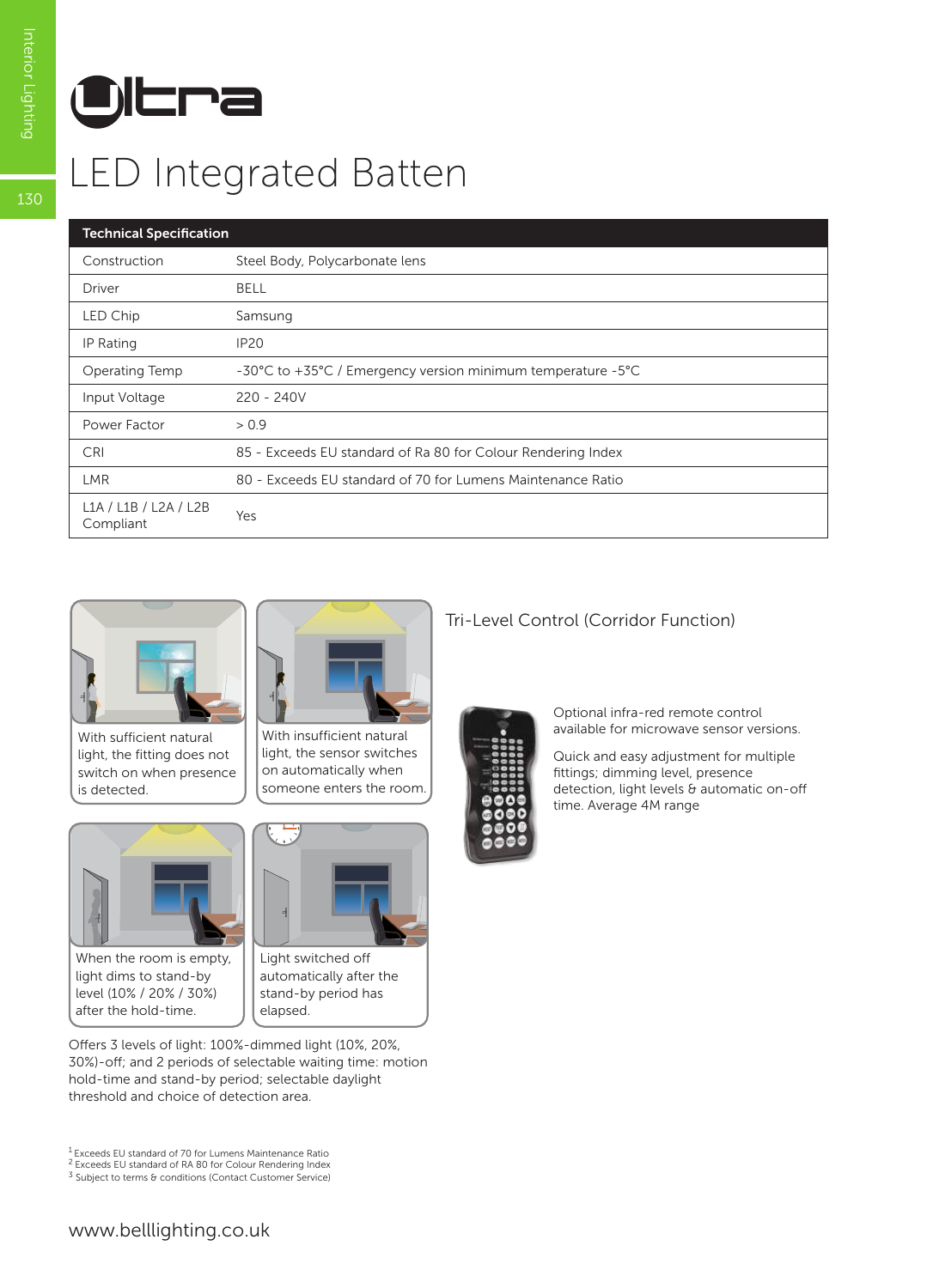131



### LED Integrated Batten

| Code  | W  | Description                                                                                                  | Temp  | Lm   | <b>Hrs</b> |
|-------|----|--------------------------------------------------------------------------------------------------------------|-------|------|------------|
| 10200 | 20 | Ultra LED Integrated - Single 1230mm (4ft)                                                                   | 4000K | 2850 | 50000      |
| 10202 | 20 | Ultra LED Integrated - Single with Microwave Sensor 1230mm (4ft)                                             | 4000K | 2850 | 50000      |
| 10204 | 20 | Ultra LED Integrated - Single with Mircowave Sensor<br>+ Corridor Dim Function 1230mm (4ft)                  | 4000K | 2850 | 50000      |
| 10201 | 20 | Ultra LED Integrated - Single Emergency 1230mm (4ft)                                                         | 4000K | 2850 | 50000      |
| 10203 | 20 | Ultra LED Integrated - Single Emergency with Microwave Sensor<br>1230mm (4ft)                                | 4000K | 2850 | 50000      |
| 10205 | 20 | Ultra LED Integrated - Single Emergency with Microwave Sensor +<br>Corridor Dim Function 1230mm (4ft)        | 4000K | 2850 | 50000      |
| 10206 | 40 | Ultra LED Integrated - Double 1230mm (4ft)                                                                   | 4000K | 5360 | 50000      |
| 10208 | 40 | Ultra LED Integrated - Double with Microwave Sensor 1230mm (4ft)                                             | 4000K | 5360 | 50000      |
| 10210 | 40 | Ultra LED Integrated - Double with Mircowave Sensor + Corridor<br>Dim Function 1230mm (4ft)                  | 4000K | 5360 | 50000      |
| 10207 | 40 | Ultra LED Integrated - Double Emergency 1230mm (4ft)                                                         | 4000K | 5360 | 50000      |
| 10209 | 40 | Ultra LED Integrated - Double Emergency with Microwave Sensor<br>1230mm (4ft)                                | 4000K | 5360 | 50000      |
| 10211 | 40 | Ultra LED Integrated - Double Emergency with Microwave Sensor<br>+ Corridor Dim Function 1230mm (4ft)        | 4000K | 5360 | 50000      |
| 10212 | 30 | Ultra LED Integrated - Single 1530mm (5ft)                                                                   | 4000K | 4410 | 50000      |
| 10214 | 30 | Ultra LED Integrated - Single with Microwave Sensor 1530mm (5ft)                                             | 4000K | 4410 | 50000      |
| 10216 | 30 | Ultra LED Integrated - Single with Mircowave Sensor<br>+ Corridor Dim Function 1530mm (5ft)                  | 4000K | 4410 | 50000      |
| 10213 | 30 | Ultra LED Integrated - Single Emergency 1530mm (5ft)                                                         | 4000K | 4410 | 50000      |
| 10215 | 30 | Ultra LED Integrated - Single Emergency with Microwave Sensor<br>1530mm (5ft)                                | 4000K | 4410 | 50000      |
| 10217 | 30 | Ultra LED Integrated - 4000K, Single Emergency with Microwave<br>Sensor + Corridor Dim Function 1530mm (5ft) | 4000K | 4410 | 50000      |
| 10218 | 60 | Ultra LED Integrated - Double 1530mm (5ft)                                                                   | 4000K | 7600 | 50000      |
| 10220 | 60 | Ultra LED Integrated - Double with Microwave Sensor 1530mm (5ft)                                             | 4000K | 7600 | 50000      |
| 10222 | 60 | Ultra LED Integrated - Double with Mircowave Sensor + Corridor<br>Dim Function 1530mm (5ft)                  | 4000K | 7600 | 50000      |
| 10219 | 60 | Ultra LED Integrated - Double Emergency 1530mm (5ft)                                                         | 4000K | 7600 | 50000      |
| 10221 | 60 | Ultra LED Integrated - Double Emergency with Microwave Sensor<br>1530mm (5ft)                                | 4000K | 7600 | 50000      |
| 10223 | 60 | Ultra LED Integrated - Double Emergency with Microwave Sensor<br>+ Corridor Dim Function 1530mm (5ft)        | 4000K | 7600 | 50000      |
| 10224 | 50 | Ultra LED Integrated - Single 1795mm (6ft)                                                                   | 4000K | 6350 | 50000      |
| 10226 | 50 | Ultra LED Integrated - Single with Microwave Sensor 1795mm (6ft)                                             | 4000K | 6350 | 50000      |

Microwave Max Operating Height 3.2m

Emergency versions must be tested in line with the requirements of BS5266, failure to do so may effect battery life and warranty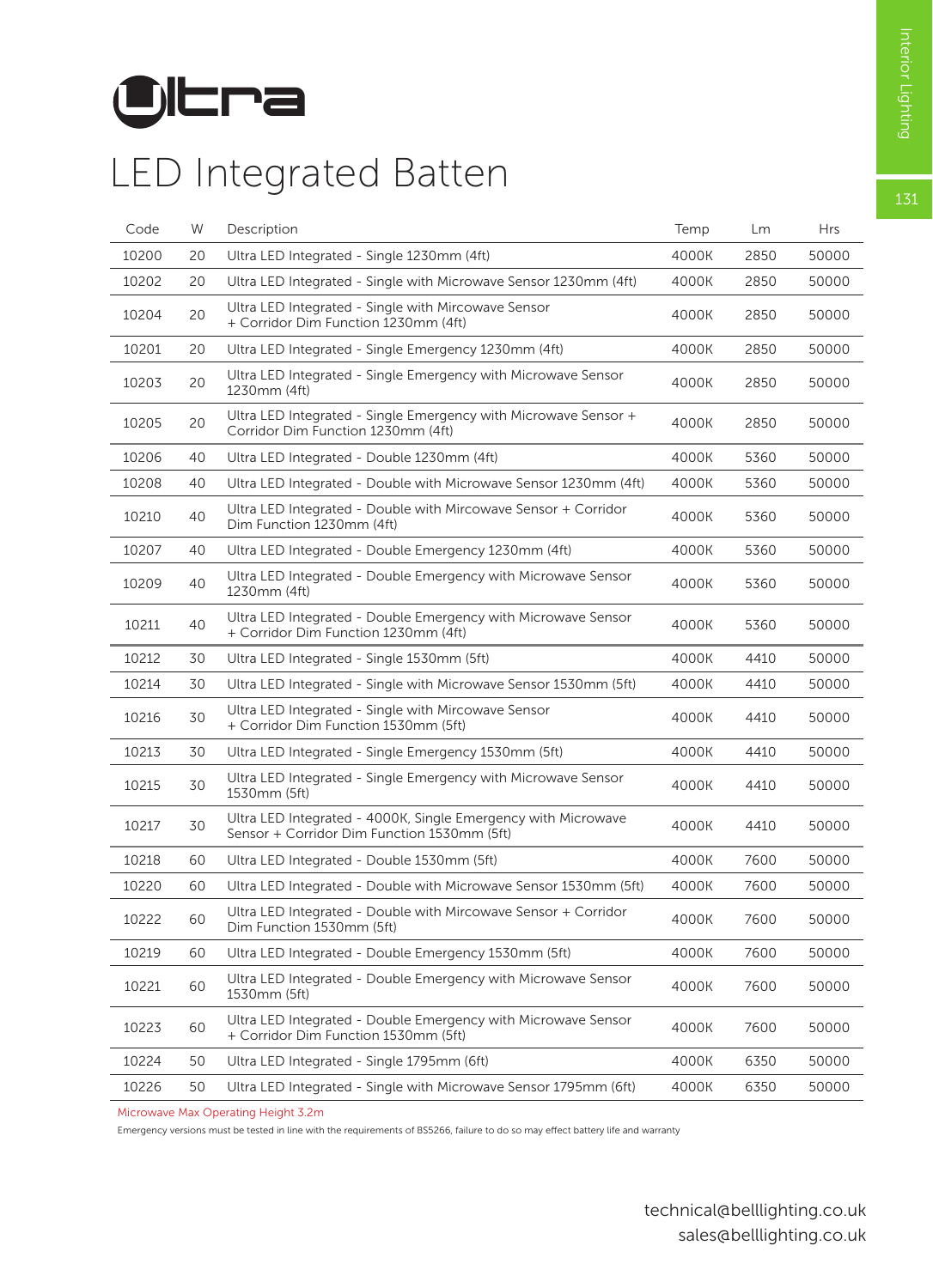

### LED Integrated Batten

| Code  | W                        | Description                                                                                           | Temp  | Lm    | <b>Hrs</b> |
|-------|--------------------------|-------------------------------------------------------------------------------------------------------|-------|-------|------------|
| 10228 | 50                       | Ultra LED Integrated - Single with Mircowave Sensor<br>+ Corridor Dim Function 1795mm (6ft)           | 4000K | 6350  | 50000      |
| 10225 | 50                       | Ultra LED Integrated - Single Emergency 1795mm (6ft)                                                  | 4000K | 6350  | 50000      |
| 10227 | 50                       | Ultra LED Integrated - Single Emergency with Microwave Sensor<br>1795mm (6ft)                         | 4000K | 6350  | 50000      |
| 10229 | 50                       | Ultra LED Integrated - Single Emergency with Microwave Sensor +<br>Corridor Dim Function 1795mm (6ft) | 4000K | 6350  | 50000      |
| 10230 | 80                       | Ultra LED Integrated - Double 1795mm (6ft)                                                            | 4000K | 10600 | 50000      |
| 10232 | 80                       | Ultra LED Integrated - Double with Microwave Sensor 1795mm (6ft)                                      | 4000K | 10600 | 50000      |
| 10234 | 80                       | Ultra LED Integrated - Double with Mircowave Sensor + Corridor<br>Dim Function 1795mm (6ft)           | 4000K | 10600 | 50000      |
| 10231 | 80                       | Ultra LED Integrated - Double Emergency 1795mm (6ft)                                                  | 4000K | 10600 | 50000      |
| 10233 | 80                       | Ultra LED Integrated - Double Emergency with Microwave Sensor<br>1795mm (6ft)                         | 4000K | 10600 | 50000      |
| 10235 | 80                       | Ultra LED Integrated - Double Emergency with Microwave Sensor +<br>Corridor Dim Function 1795mm (6ft) | 4000K | 10600 | 50000      |
| 06772 | $\overline{\phantom{a}}$ | Remote Control for above sensor versions                                                              |       |       |            |
| 08679 |                          | <b>Batten Mount PIR</b>                                                                               |       |       |            |

Microwave Max Operating Height 3.2m

Emergency versions must be tested in line with the requirements of BS5266, failure to do so may effect battery life and warranty

132